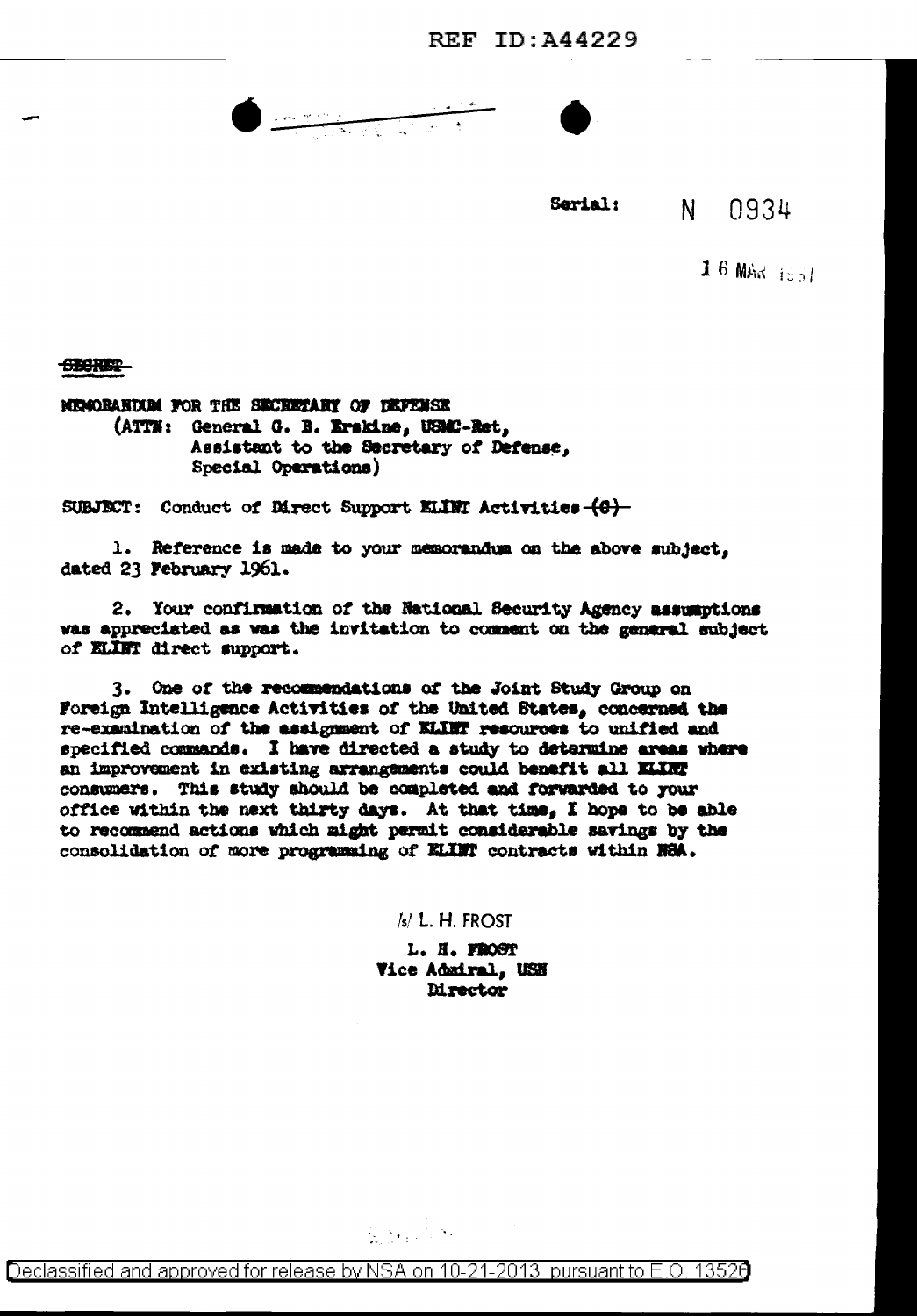|  | <b>DIUTET</b>                                   |  |
|--|-------------------------------------------------|--|
|  | DIR <sup>ection</sup><br>$\tilde{c}\tilde{c}$ : |  |
|  | AG                                              |  |
|  | Reading File<br>PROD-042                        |  |
|  |                                                 |  |
|  |                                                 |  |

an gitting.<br>T

Suprome

المستعادين وأنهجت

N 0934 Serial:

 $M/R$ : 1. Day to day operations in the KLINT field specifically, have raised many problems in implementing the provisions of the DOD implementing Directive 3115.2 in regard to the division of effort between NRA. 208. and Theater Commands. Accordingly, PROD-O4 and COSA are currently preparing a study of the relationships of NSA tothe JCS. Joint and Specified Commands with a view to making accommodations for a restudy by SECDEF of DOD Directive 3115.2 after two years of implemention by NSA. Four major problems confront NSA. These are:

a. The provision of technical support to all U. S. SIGINT activities (specifically **ELINT)**.

b. Accommodation of NSA organization and responsibilities to the Commands Theater KLINT Centers.

c. Processing of strategic ELLET resulting from Space Vehicle Collection (SAMOS) and from foreign space vehicles (USSR). This involves prevention of duplication of NSA efforts in providing various contractors same data and prevention of contractor duplication in the ELIMT and data processing field.

d. Tasking of collection resources outside of NSA control to meet national collection objectives. These include new and unusual signals, both communications and non-communications, data systems, telemetry, etc.

2. Current progress of this NSA study indicates that in the course of the SECDEF's invitation to NSA to comment on the subject of ELLET direct support, NSA should recommend to SECDEF the following:

્ ક્ષ્

 $\mathcal{L} \rightarrow \mathcal{L} \rightarrow \mathcal{L}$ 

a. That NEA should organize, month, and manage Theater KLINT Centers to provide Theater Commanders with a local NEA support for new and unusual signals; process material collected by Commands and SCA's for support of Commands; provide SCA units with KLINT for fusion with COMINT and make available to all echelons of U.S. consumers results of  $\int_{\mathcal{C}}$ Theater ELINT Center provessing.

b. Take over all U. S. ELINT contracts for ELINT equipment development and processing.

c. Coordinate all plans for SIGINT collection packages installed in U. S. space SIGINT collection vehicles and arrange for processing take from these collection vehicles.